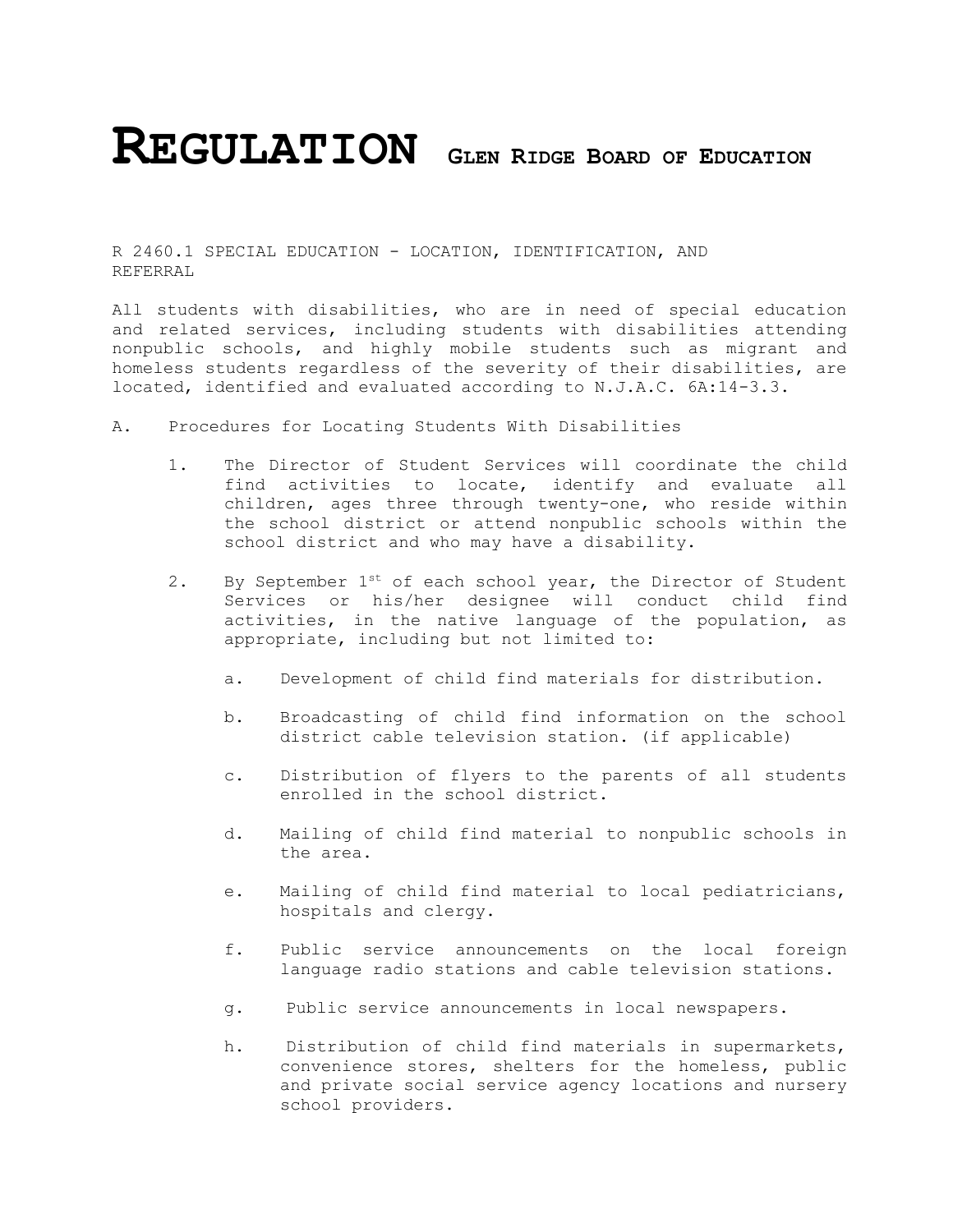- i. Mailing information letters to local physicians, hospitals, nursery schools, non-public schools, health departments, community centers, rescue squads and churches.
- j. A guide to preschool services for potentially disabled children ages three to five is made available to: all parents through the district web page.
- k. Posting of State developed child find materials in the Main Office of each school building for potentially disabled students and/or early intervention program.
- l. Training of home school advocate/school community liaisons or others to assist in the identification of potentially disabled students.
- m. Listings of Early Intervention Program (EIP), local nursery schools and pediatricians are maintained. The district's preschool coordinator (or other) maintains contact with EIP coordinator and nursery school director.
- n. Information is distributed through the Parent Advisory Committee.
- o. School handbooks distributed to parents contain information describing special education services.
- p. Distribution of information to the school district's ESL/Bilingual teachers describing child find activities.
- q. Students entering Kindergarten are screened to identify students who may have a disability.
- r. Intervention and Referral Services Committees (I&RS) have been established in all school buildings.
- 3. No later than September 1st of each school year the Director of Student Services will contact by mail the local nonpublic school(s) to request input from nonpublic school parents and officials for suggestions on ways to conduct child find activities for students attending nonpublic schools.

The child find activities for nonpublic students shall be comparable to the child find activities for public school students.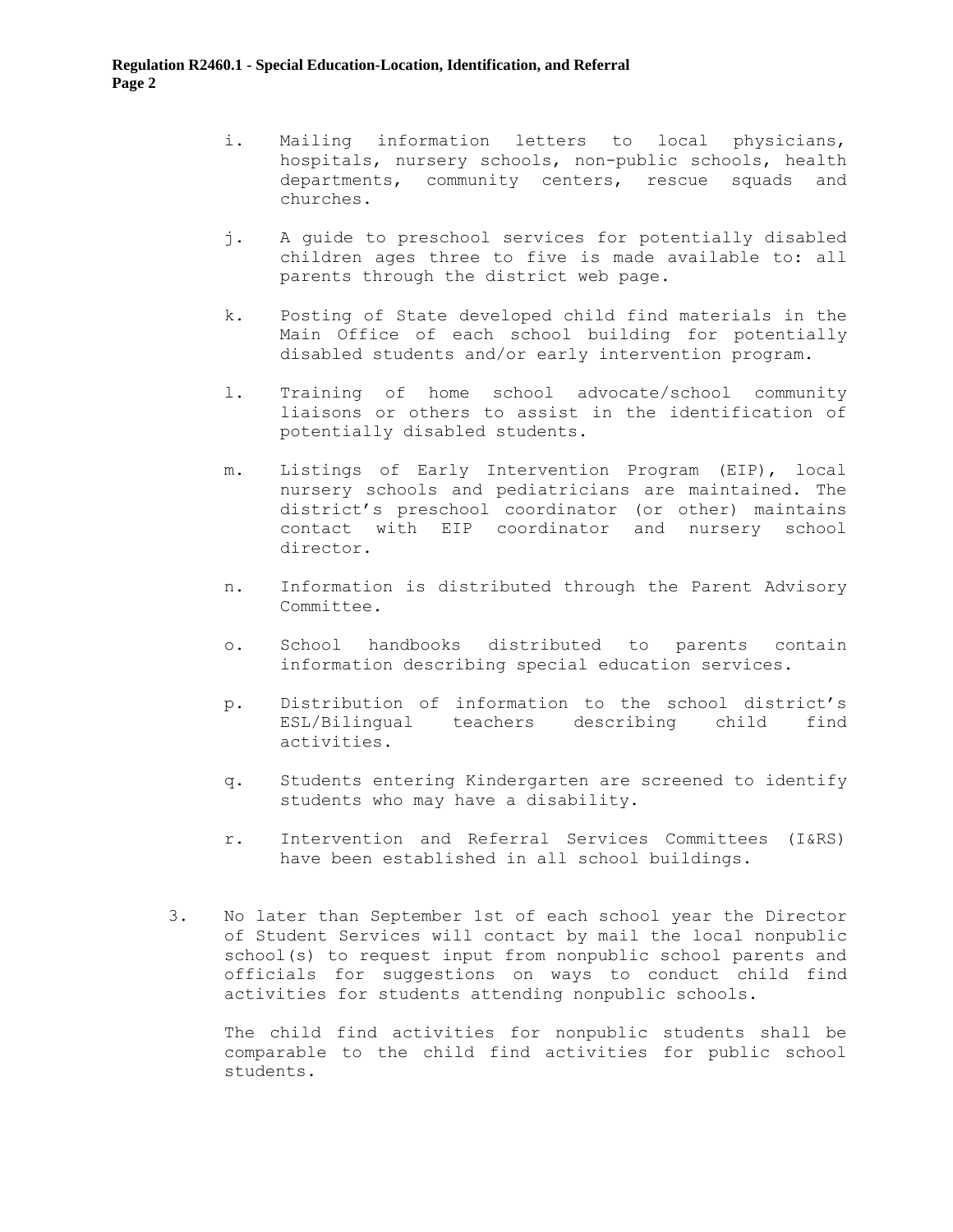## **Regulation R2460.1 - Special Education-Location, Identification, and Referral Page 3**

The following individual(s) shall serve as representatives from nonpublic schools:

Title of the Individual Representing the Nonpublic School

Based on the suggestions from the representatives of the nonpublic schools and parent(s), the \_\_\_\_\_\_\_\_\_\_\_\_\_\_ will modify the child find activities for the next school year, as appropriate.

B. Procedures for Intervention in the General Education Program

A staff member or agency shall provide in writing a request for intervention services for students ages 5 to 21, to the Building Principal or designee. The request shall contain the following:

- 1. Reason for request (including parental or adult student request);
- 2. Descriptive behavior of student performance; and
- 3. Indication of the prior interventions.

Teachers and other school professionals, as appropriate, will be in-serviced annually by the Building Principal or designee regarding the procedures for initiating and providing interventions in the general education program. The parent(s) will be informed of the procedures to initiate interventions in the general education program.

The Superintendent or designee will oversee the district's implementation/evaluation of the interventions identified.

An Intervention and Referral Services Committee (I&RS) will be in place in each school building pursuant to N.J.A.C. 6A:16-8.1 et seq. and Policy and Regulation 2417.

The Building Principal or designee will be responsible for the following:

1. The implementation and effectiveness of building level I&RS Committee;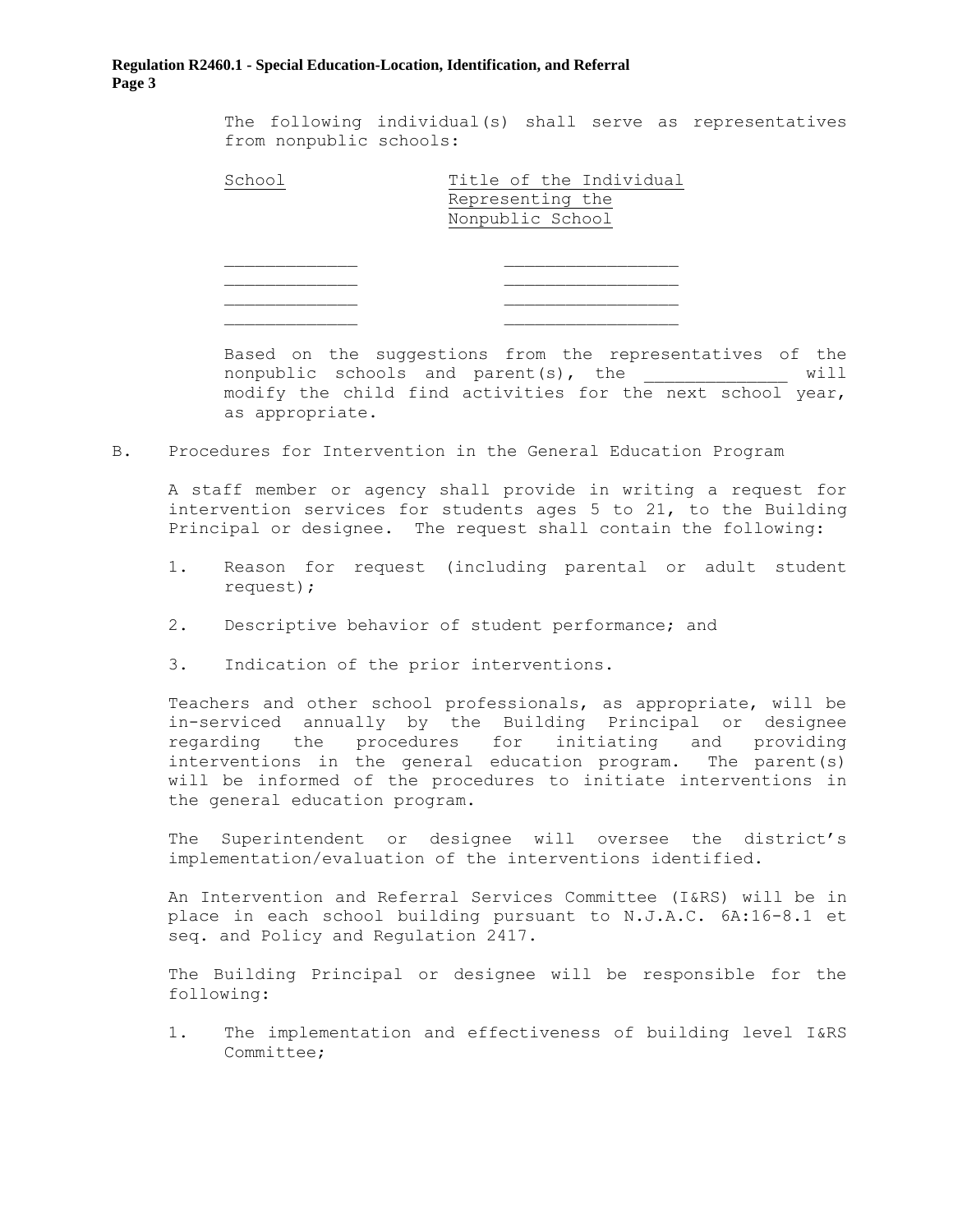## **Regulation R2460.1 - Special Education-Location, Identification, and Referral Page 4**

- 2. Will identify the roles and responsibilities of building staff who participate in planning and providing intervention services; and
- 3. Review, assess and document the effectiveness of the services provided in achieving the outcome identified in the intervention plan.
- 4. The I&RS Committee shall:
	- a. Plan and provide appropriate intervention services;
	- b. Actively involve the parent(s) in the development and implementation of intervention plans;
	- c. Develop an action plan for an identified student which specifies specific tasks, resources, persons responsible, completion dates, date for review;
	- d. Coordinate the services of community based social and health provider agencies;
	- e. Process and complete the documentation forms;
	- f. Review and assess the effectiveness of the services provided in achieving the outcomes identified in the intervention and referral plan; and
	- g. Ensure the type, frequency, duration, and effectiveness of the interventions are documented.
- 5. The Building Principal will insure that:
	- a. I&RS Committee receive in-service training by the Building Principal or designee annually;
	- b. Staff handbooks are updated annually and include information regarding intervention procedures;
	- c. New instructional staff attend the district's orientation program commencing in the month of Augustwhich includes information on I&RS Committee;
	- d. School calendars are distributed in the month of September and provide information on intervention services; and
	- e. Parent/student handbooks distributed in the month of September and include information on intervention services.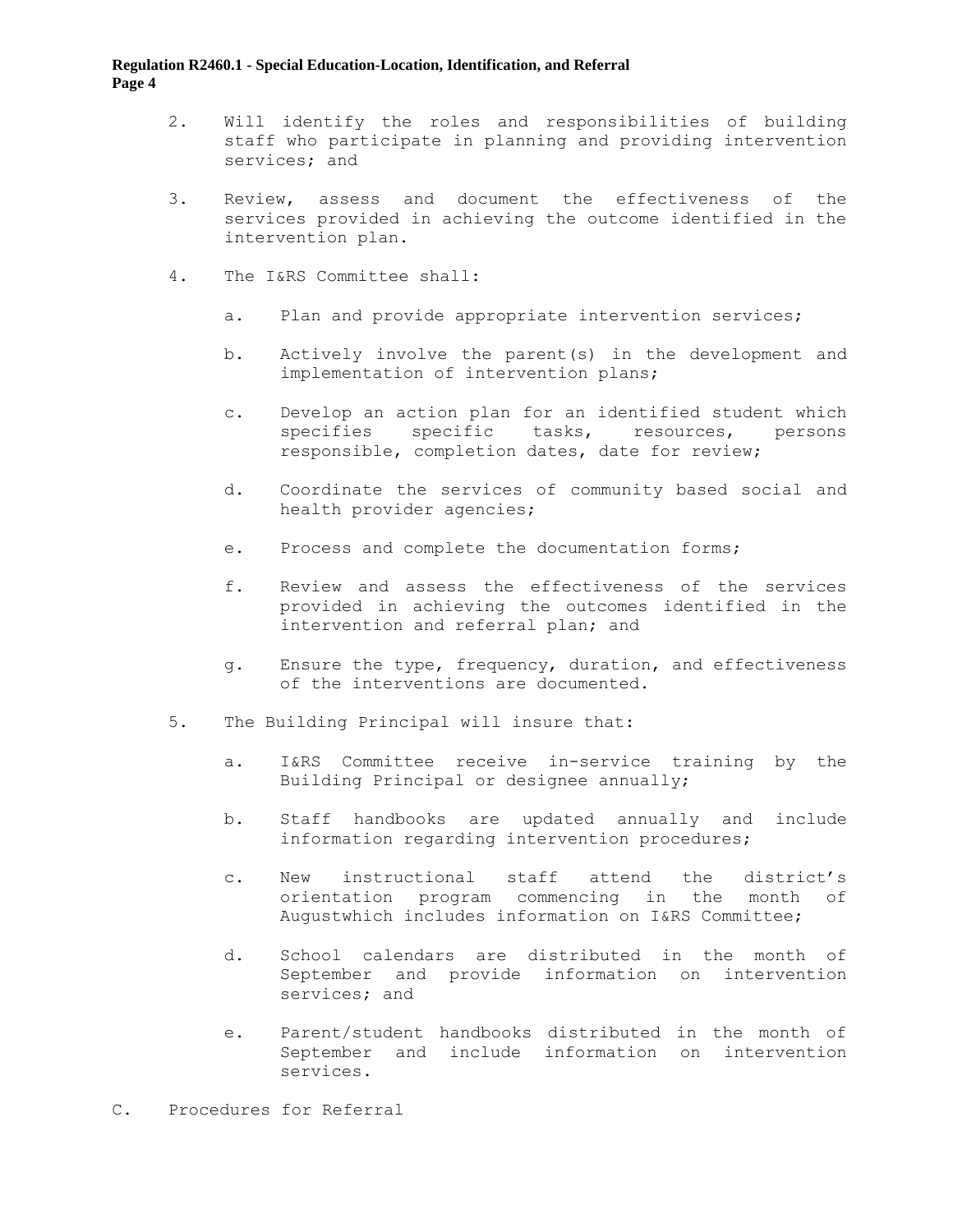Referral procedures are included in professional staff handbooks and referral forms are available in the Principal's office, the Child Study Team (CST) office, and the Office of Student Services.

1. Parental Notification of Referral Procedures

Referral procedures shall be included in Parent Handbook, newsletter, special education brochure or pamphlet or other school district publication, which shall be distributed to the parent(s). These procedures and publications shall be updated annually and be distributed to the parent(s) and appropriate social service and welfare agencies not later than October 1 of each year.

2. Parent Initiated Referral

When a parent makes a written request for an evaluation to determine eligibility for services:

- a. The written request shall be received and dated by the Director of Student Services;
- b. The written request shall be immediately forwarded to the office of special services/special education;
- c. A file will be initiated to include a timeline for processing the referral including the date that initiates the twenty-day timeline for conducting the referral/identification meeting and any forms used to open a case;
- d. Upon receipt of the referral a request for a summary and review of health and medical information regarding the student shall be forwarded to the school nurse who will transmit the summary to the CST;
- e. The case manager will convene a referral/identification meeting within twenty calendar days (excluding school holidays, but not summer vacation) of the date the request was received by the district;
- f. A "Notice of a Referral/Identification Meeting" will be sent to the parent(s);
- g. The notice will contain "Parental Rights in Special Education" (PRISE) Booklet; and
- h. The referral/identification meeting will be attended by the parent(s), CST, and regular education teacher.
- 3. School Initiated Referral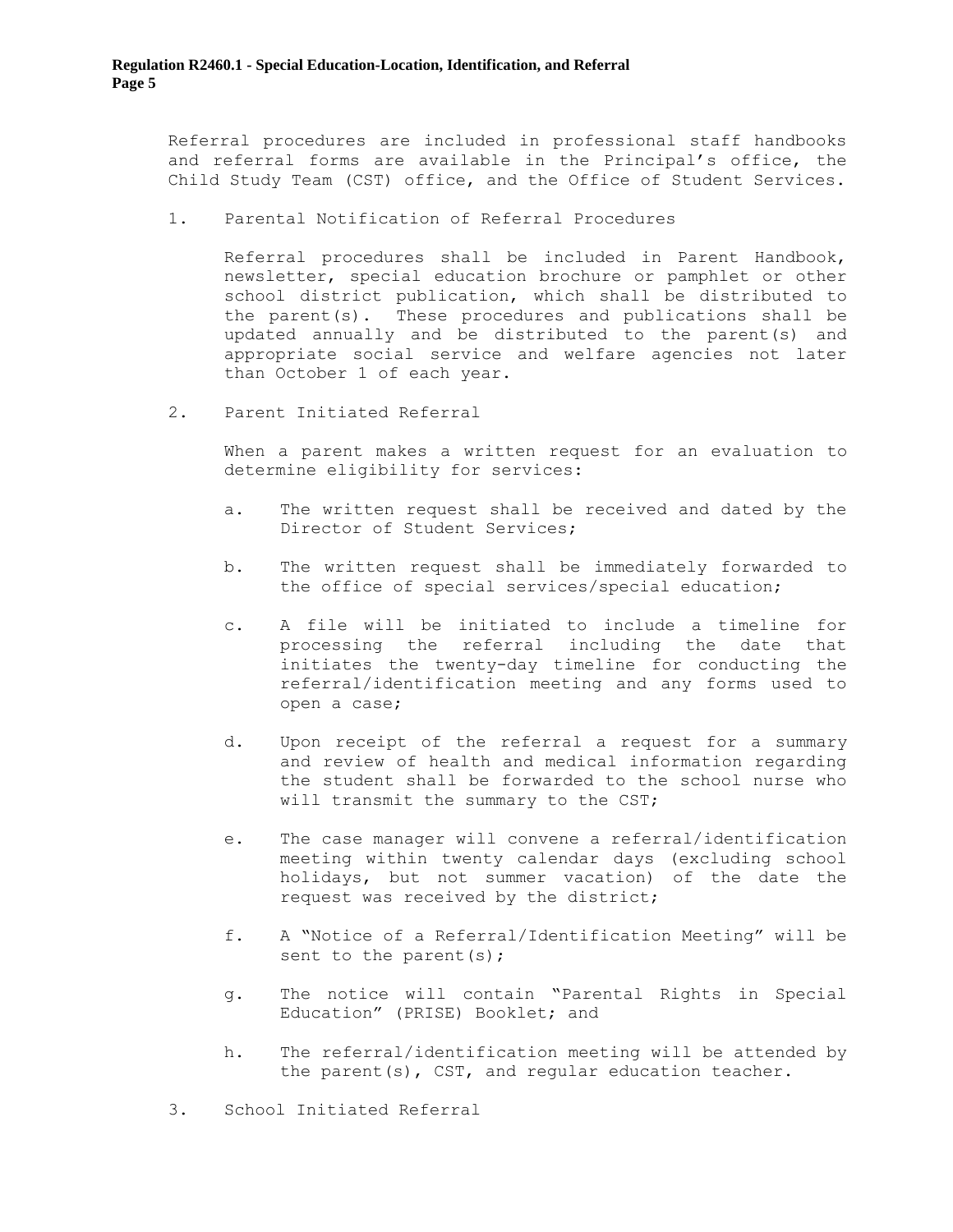Referral of a student to the CST may be made by administrative, instructional, or other professional staff to determine eligibility for special services when:

- a. It is determined (optional: through the I&RS Committee) that interventions in the general education program have not been effective in alleviating the student's educational difficulties.
- b. It can be documented that the nature of the student's educational problem(s) is such that an evaluation to determine eligibility for services is warranted without delay.
- c. The administrator, through in-service training, shall ensure that students are referred who may have a disability, but are advancing from grade to grade.
	- (1) A student with a disability, who is advancing from grade to grade with the support of specially designed services, may continue to be eligible when:
		- (a) As part of the re-evaluation, the Individualized Education Plan (IEP) team determines that the student continues to require specially designed services to progress in the general education curriculum; and
		- (b) The use of functional assessment information supports the IEP team's determination.

The following procedure will be followed for a school initiated referral:

- a. A referral to the CST will be completed by the referring staff member;
- b. I&RS documentation including, but not limited to: teacher reports, grades and other relevant data (optional: the intervention record) shall be forwarded with the referral to the CST along with any other relevant data;
- c. I&RS documentation does not need to be forwarded for direct referral when the nature of the student's problem is such that the evaluation is warranted without delay;
- d. The referral should be dated upon receipt by the CST;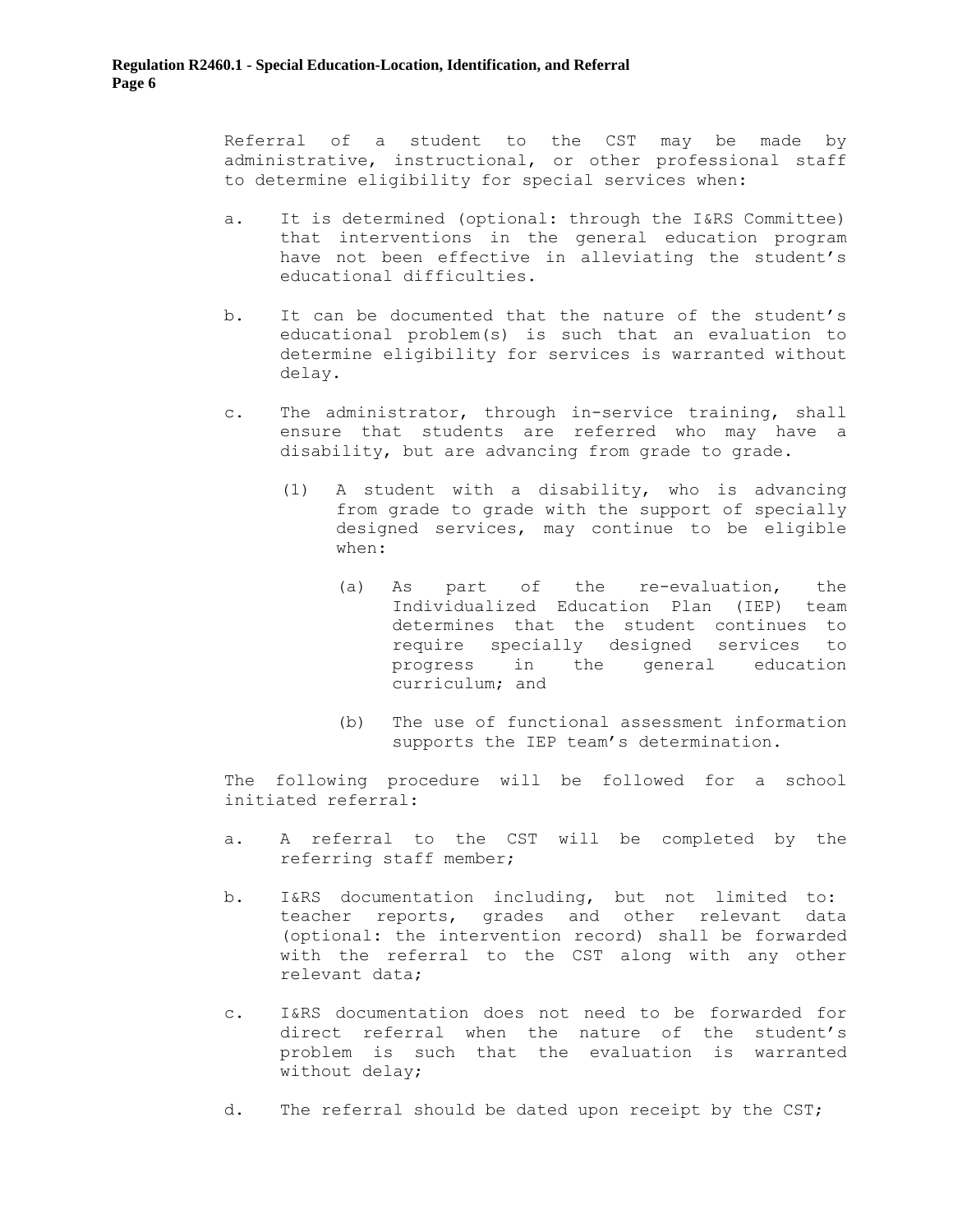- e. A file will be initiated to include a timeline for processing the referral including the date that initiates the twenty-day timeline for conducting the referral/identification meeting;
- f. Upon receipt of the referral, a request for a summary and review of health and medical information regarding the student shall be forwarded to the school nurse who will transmit the summary to the CST;
- g. The case manager will convene a referral/identification meeting within twenty calendar days (excluding school holidays, but not summer vacation) of the date recorded on the referral;
- h. A "Notice of a Referral/Identification Meeting" will be sent to the parent(s);
- i. The notice shall contain "Parental Rights in Special Education" (PRISE); and
- j. The referral/identification meeting will be attended by the parent(s), CST, and regular education teacher.
- 4. The district may use community rehabilitation programs approved by the New Jersey Department of Labor, Division of Vocational Rehabilitation Services or any other State agency empowered to accept secondary level student placement according to  $N.J.A.C. 6A:14-4.7(i)$ .
- 5. Each evaluation of the student requires an assessment to determine appropriate post-secondary outcomes as part of transition services planning.
- 6. Each IEP Team member is required to certify in writing whether the IEP Team report reflects his or her conclusions. In the event the IEP Team report does not reflect the IEP Team member's conclusion, the IEP Team member must submit a dissenting opinion in order to ensure the parent(s) is aware of dissenting opinions regarding the determination of eligibility for a specific learning disability.
- 7. The parent(s) must receive a copy of their child's evaluation report and any documentation leading to a determination of eligibility not less than ten calendar days prior to the eligibility conference in order to ensure the parent(s) has a reasonable amount of time to review documentation prior to an eligibility conference.